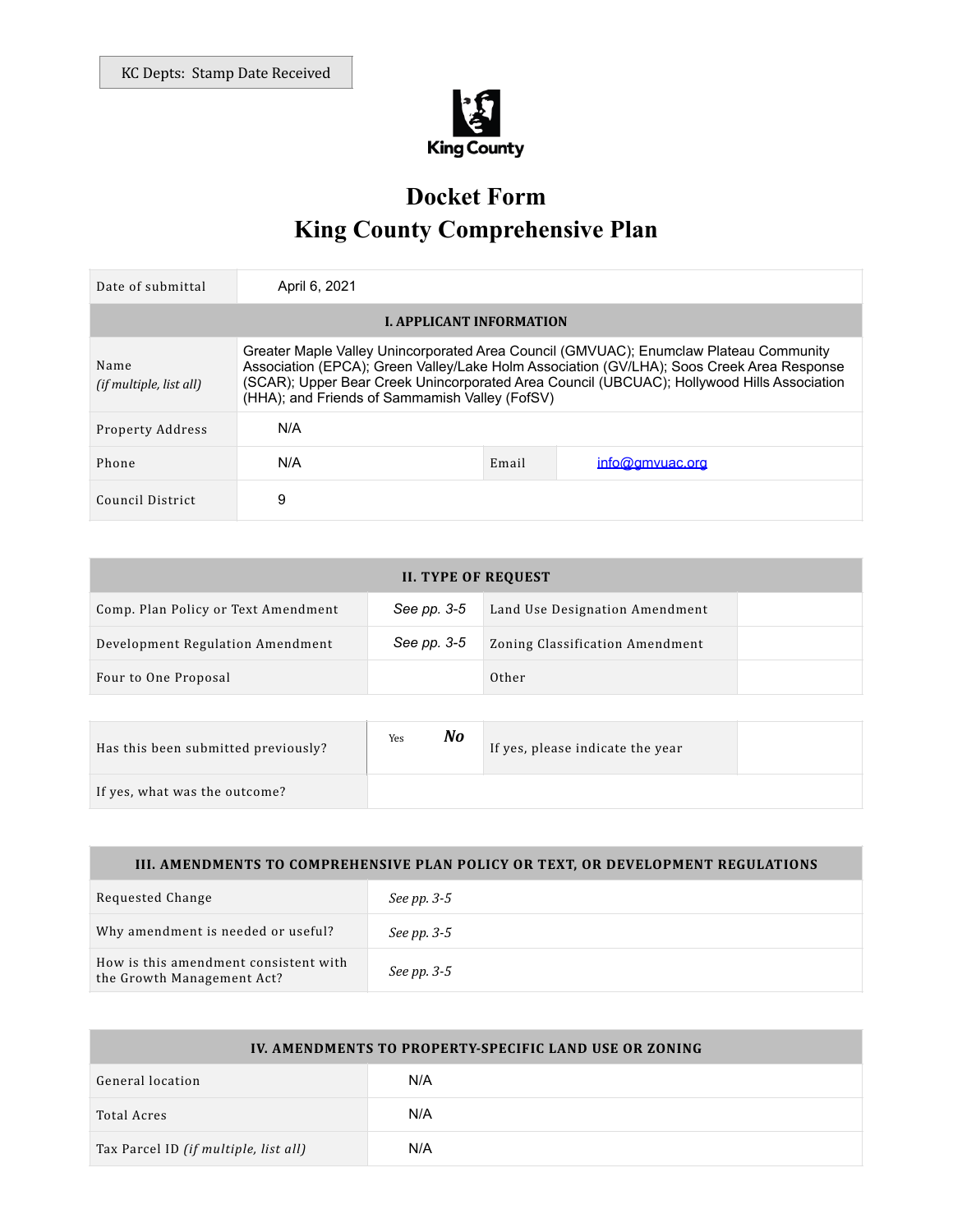| IV. AMENDMENTS TO PROPERTY-SPECIFIC LAND USE OR ZONING                    |            |                                 |            |  |
|---------------------------------------------------------------------------|------------|---------------------------------|------------|--|
| Current Land Use Designation                                              | Click here | Requested Land Use Designation  | Click here |  |
| Current Zoning Classification                                             | Click here | Requested Zoning Classification | Click here |  |
| Is there a Special District Overlay or<br>Property Development Condition? | N/A        |                                 |            |  |
| Requested Change and Rationale                                            | N/A        |                                 |            |  |
| Proposed Uses of Parcel                                                   | N/A        |                                 |            |  |
| How will change affect adjoining parcels?                                 | N/A        |                                 |            |  |
| How is change compatible with the<br>surrounding area?                    | N/A        |                                 |            |  |
| Additional information?                                                   | N/A        |                                 |            |  |

#### *For property owner representatives...*

| Name  | Email                                                                                |  |  |
|-------|--------------------------------------------------------------------------------------|--|--|
| Phone | Click to testify you have legal authorization to<br>submit a docket for the property |  |  |

#### **How to Submit a Docket Form:**

| <b>Print form and submit by mail:</b>                  |    | Save form to your computer,          |  |
|--------------------------------------------------------|----|--------------------------------------|--|
| Comprehensive Planning Manager                         | 0R | then attach to an email and send to: |  |
| King County Office of Performance, Strategy and Budget |    | CompPlan@kingcounty.gov              |  |
| 401 Fifth Avenue, Suite 810, Seattle, WA 98104         |    |                                      |  |

#### **Background on King County Docket Process**

The Docket process responds to the requirements of the Growth Management Act at 36.70A.470 and is codified at King County Code Title 20.18.107 and .140. Docketing means compiling and maintaining a list of suggested changes to the comprehensive plan or development regulations in a manner that ensures suggested changes are considered by the county and are available for review by the public.

The docket is open continuously, and on the **last business day of December**, the items registered in the previous twelve months are compiled into the **Docket Report for release on the last business day in April** to the King County Council. There is **no fee** for submitting the docket form. To download this form electronically or learn more about the Docket Process, visit: **<http://www.kingcounty.gov/compplan/>**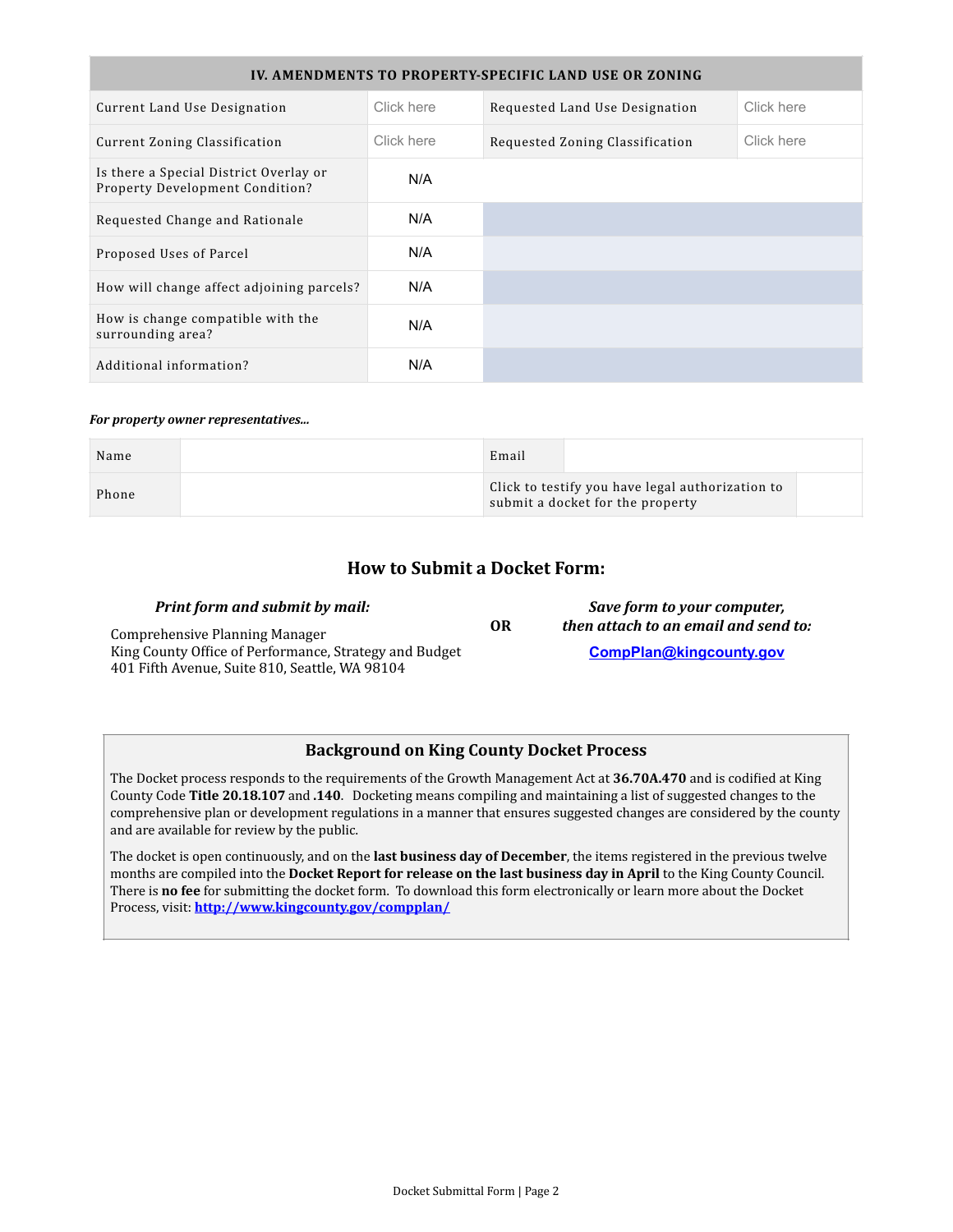### **KCCP Docket Item Request**

Requesting Organizations: The Greater Maple Valley Unincorporated Area Council (GMVUAC); Enumclaw Plateau Community Association (EPCA); Green Valley/Lake Holm Association (GV/LHA); Soos Creek Area Response (SCAR); Upper Bear Creek Unincorporated Area Council (UBCUAC); Hollywood Hills Association (HHA); and Friends of Sammamish Valley (FofSV).

#### **Introduction**

King County Code **Title 21A.06.742 Materials processing facility** allows industrial-scale operations, such as *"materials processing facilities,"* in the Rural Area:

#### *"21A.06.742 Materials processing facility. Materials processing facility:*

*A. A site or establishment, not accessory to a mineral extraction or sawmill use, that is primarily engaged in crushing, grinding, pulverizing or otherwise preparing earth materials, vegetation, organic waste, construction and demolition materials or source separated organic materials and that is not the final disposal site; and* 

*B. A site or establishment lawfully established before October 10, 2004, as an interim recycling facility for processing source separated, organic materials."* 

This Code section, which allows industrial-scale operations, such as *"materials processing facilities,"* in the Rural Area, is flawed. It is inconsistent with basic Rural Area policies elsewhere in the *King County Comprehensive Plan (KCCP)*. It is one of many unintended and irreversible consequences such a broad brush approach to Mining (M) and Industrial (I) zoning has on Rural Area. Clearly, there is a need for "M" and "I" land-uses to be addressed in a more strategic way, e.g., by congregating such uses in areas where road capacity is adequate and water quality, citizen safety, noise, and air quality are all properly mitigated. Industrial-scale facilities simply do not belong in the Rural Area.

To be consistent with PSRC's *VISION 2050*, the *Countywide Planning Policies (CPPs)*, and the *KCCP* there should be no industrial-scale operations, including industrial-scale farming or industrial-scale livestock operations, located or allowed in the Rural Area (see Background below).

It is the law that King County Code must be consistent with and implement *KCCP* policies, not vice versa—it is not the Code that drives *KCCP* Policies, rather *KCCP* Policies drive the Code to be consistent with and conform to same. It is neither illegal, nor contrary to the State's Growth Management Act, for *KCCP* Policies to direct certain land uses to particular areas of the County, so as to be *compatible* with surrounding land uses, especially in the Rural Area (our *emphases*):

**RCW 36.70A.011**: *"The legislature finds that this chapter is intended to recognize the importance of rural lands and rural character to Washington's economy, its people, and its environment, while respecting regional differences. Rural lands and rural-based economies enhance the economic desirability of the state, help to preserve traditional economic activities, and contribute to the state's overall quality of life. . . . [T]he legislature finds that in defining its rural element under RCW 36.70A.070(5), a county should foster land use patterns and develop a local vision of rural character that will: Help preserve rural-based economies and traditional rural lifestyles; encourage the economic prosperity of rural residents; foster opportunities for small-scale, rural-based employment and self-employment; permit the operation of rural-based agricultural, commercial, recreational, and tourist businesses that are consistent with existing and planned land use patterns; be compatible with the use of the land by wildlife and for fish and wildlife habitat; foster the private stewardship of the land and preservation of open space; and enhance the rural sense of community and quality of life."*

On September 4, 2019, the Executive issued *Executive Order: LUD-12-2-EO: Clean Water Health Habitat*. The EO stated (in part), that (our *emphases*):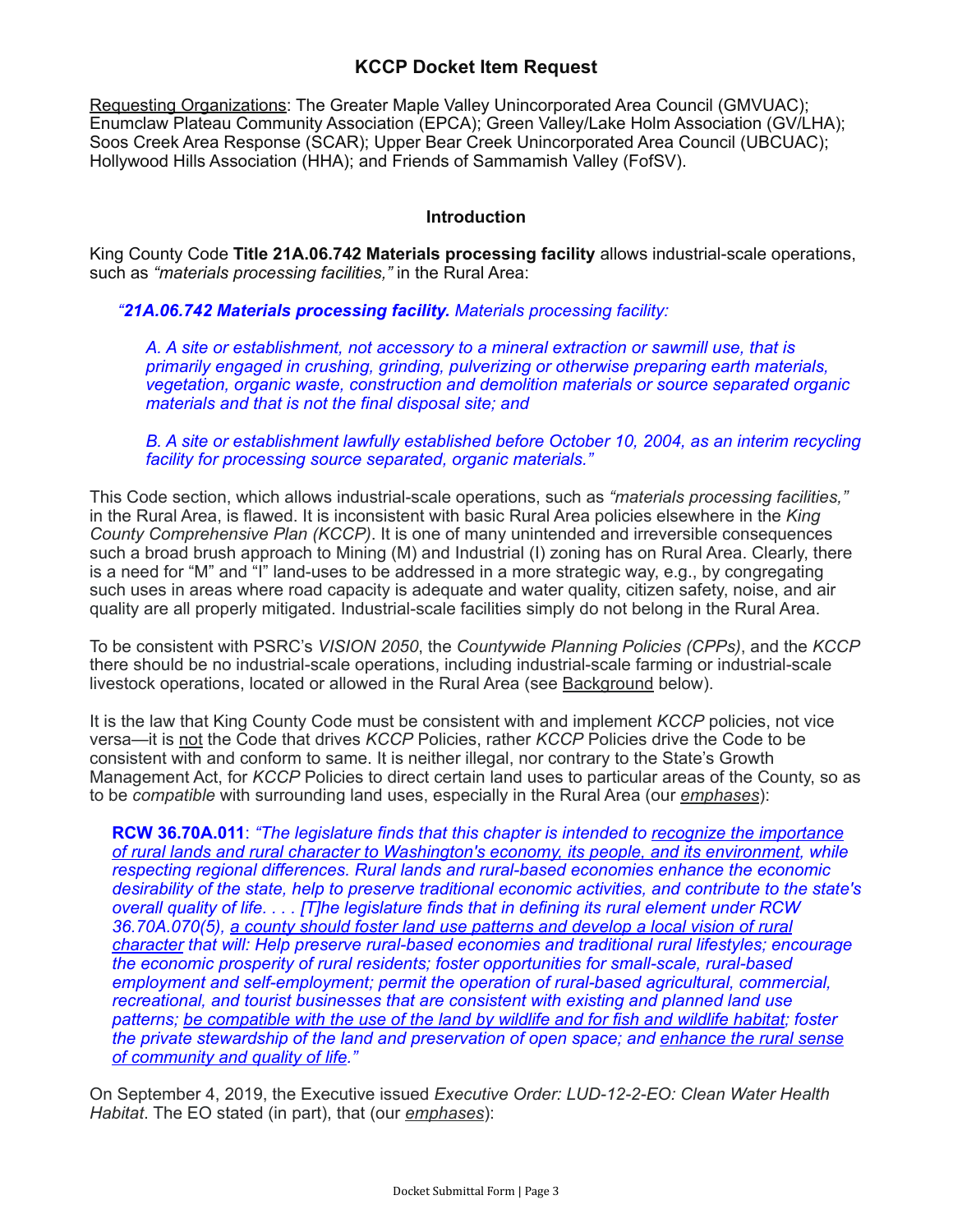*"King County has implemented protective land use policies and active habitat restoration programs, yet continued habitat loss, stormwater pollution, and toxics have resulted in critically endangered orca and declining salmon runs, threatening our shared natural heritage and Tribes' ability to exercise treaty rights;...* 

*King County's forests, rivers, lakes, wetlands, shorelines, estuaries, and marine waters are connected systems that require an integrated and coordinated approach;...* 

 *...develop King County-wide 30-year water quality and habitat goals based on the best environmental outcomes believed possible as part of the Clean Water, Healthy Habitat Strategic Plan."* 

Clearly, *King County Code Title 21A.06.742 Materials processing facility* is not consistent with *Executive Order: LUD-12-2-EO*.

**To be clear, we have no problem with the processing of organic materials for reuse, which is beneficial for all. However, what we do have problems with are** *industrial-scale operations* **being located in the Rural Area.** 

#### **Request**

The KC Code should be amended as follows to meet the *KCCP* Policies regarding the Rural Area:

*"21A.06.742 Organic Mmaterials processing facility. Materials processing facility:* 

*A. A site or establishment, not industrial in scale nor accessory to a mineral extraction or*  sawmill use, that is primarily engaged in crushing, grinding, pulverizing or otherwise preparing *earth materials, vegetation, organic waste, construction and demolition materials or source separated organic materials and that is not the final disposal site; and* 

*B. A site or establishment lawfully established before October 10, 2004, as an interim recycling facility for processing source separated, organic materials."* 

Above, we call for such *"facilities"* to process only *"organic materials"* and call for the elimination of *"facilities"* that are *"industrial in scale"* and that process *"earth materials"* (e.g., mining materials) or *"construction and demolition materials."*

#### **Background**

#### **VISION 2050** (adopted October 2020)

Maintaining Rural Area character and siting of industrial-scale operations are discussed in:

**MPP-DP-32**: *"Contribute to improved ecological functions and more appropriate use of rural lands by minimizing impacts through innovative and environmentally sensitive land use management and development practices."*

**MPP-DP-37**: *"Ensure that development occurring in rural areas is rural in character and is focused into communities and activity areas."*

**MPP-DP-41**: *"Establish best management practices that protect the long-term integrity of the natural environment, adjacent land uses, and the long-term productivity of resource lands."*

**CPPs** (2012 as amended in 2016; currently undergoing a major update in 2021)